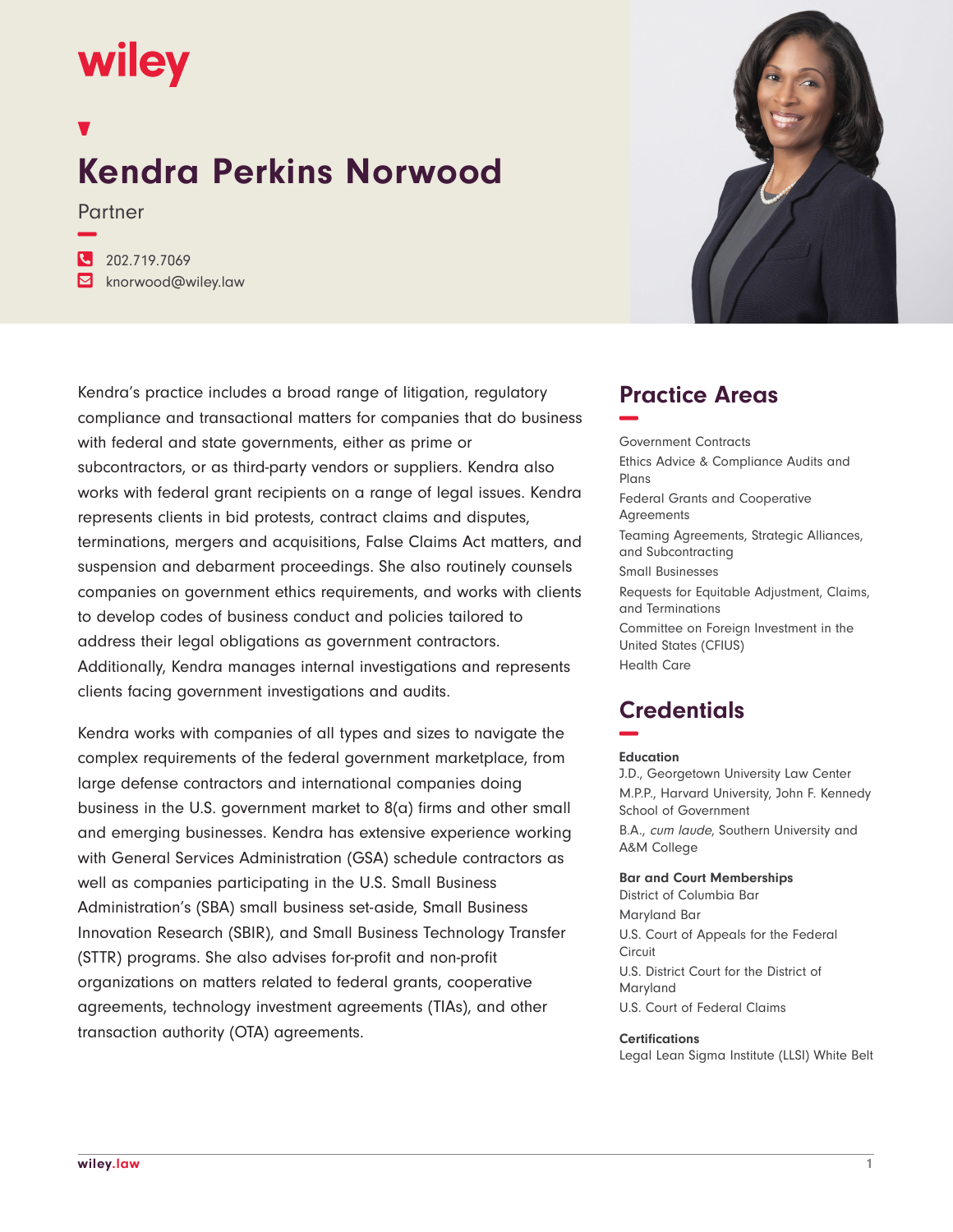Kendra's clients span many industries, including aerospace and defense, information technology, telecommunications, professional and technical services, higher education, security, architectural and engineering (A&E), construction and health care. Over the course of her legal career, Kendra has handled matters involving nearly all the major contracting and grant-awarding agencies in the federal government.

Before entering private practice, Kendra spent more than 10 years at the National Aeronautics and Space Administration (NASA), working in budget and procurement, legislative affairs and grant portfolio management in support of the agency's human spaceflight, space and life sciences, aeronautics research, small business and science, technology, engineering and mathematics (STEM) education missions.

## **Representative Matters −**

- Represents clients in disputes with government agencies, including bid protests, contract claims, terminations, cost disallowances, adverse contracting officer final decisions, Freedom of Information Act (FOIA) requests, and other agency actions before the U.S. Government Accountability Office (GAO), Boards of Contract Appeals, the U.S. Court of Federal Claims and the Federal Circuit.
- Litigates commercial disputes in state and federal courts, with a focus on claims arising out of teaming agreements, subcontracts and other agreements executed to pursue or perform federal government contracts. Extensive experience with product liability multi-district litigation (MDL).
- Represents clients in connection with government investigations involving federal contracts and grants, including investigations by federal agencies, agency offices of inspector general and the U.S. Department of Justice (DOJ), including those involving alleged violations of the False Claims Act.
- Advises clients in transactions involving the acquisition of a government contractor by performing due diligence analyses and preparing submissions to the Committee on Foreign Investment in the United States (CFIUS)
- Represents government contractors in size protests and size and North American Industry Classification System (NAICS) code appeals before the U.S. Small Business Administration's (SBA) Office of Hearings and Appeals (OHA).
- Counsels clients on issues related to contracting with the federal government through the SBA's 8(a), HUBZone, Service-Disabled Veteran-Owned, and Women-Owned Small Business Programs, as well as the SBA's Mentor-Protégé programs.
- Significant experience with the SBIR and STTR programs, as well as many other non-traditional federal funding and grant programs, including Other Transaction Agreements (OTAs) and Technology Investment Agreements (TIAs).
- Counseling state and federal grant recipients and subrecipients on grant compliance requirements and analyzing compliance with government ethics rules and regulations.
- Appealing agency decisions to disallow costs incurred under federal grants and negotiating settlements to reduce or eliminate financial liability for retroactively disallowed grant and cooperative agreement funding.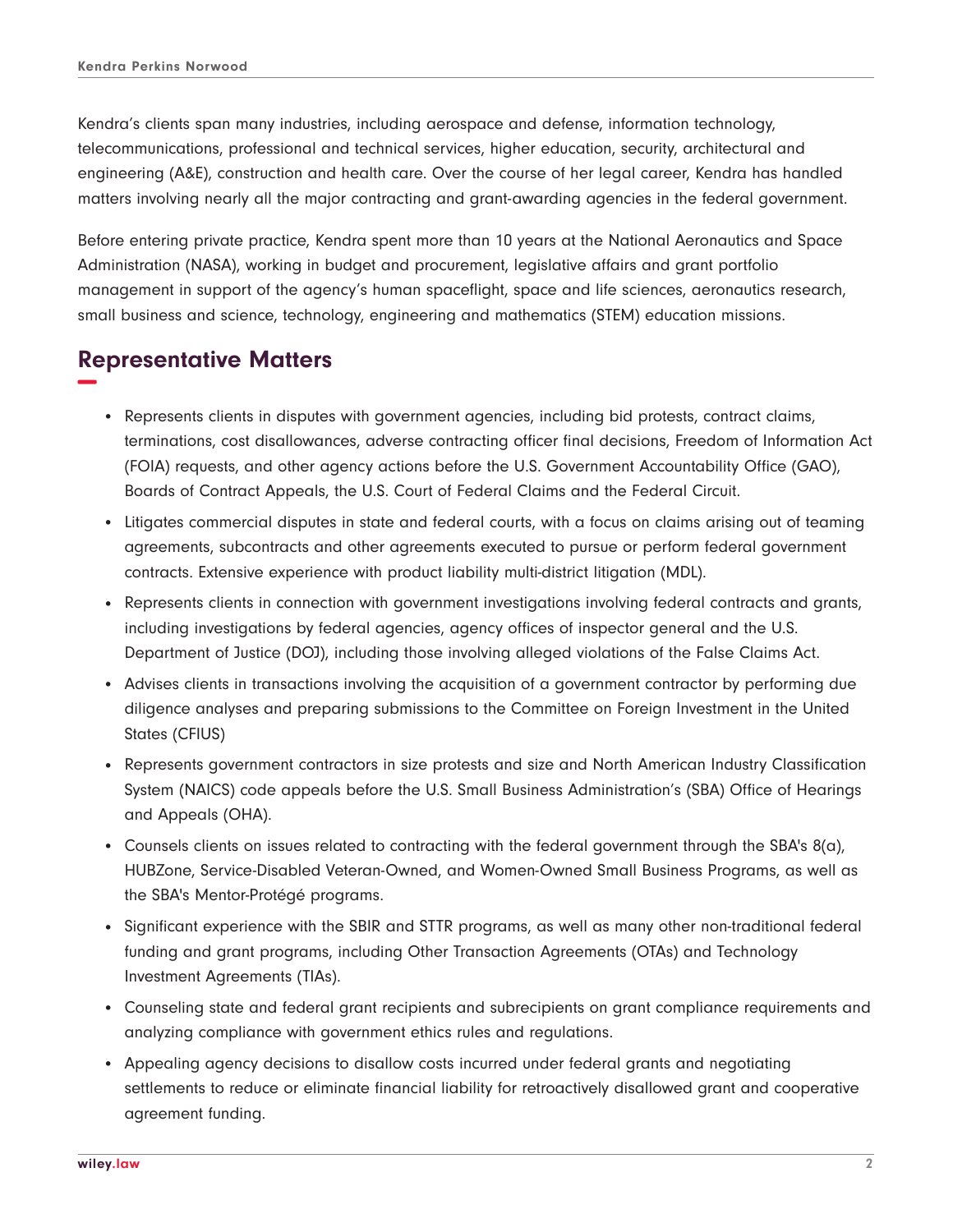● Counseling clients on prime-sub disputes arising under SBIR and other federal grant awards.

## **Professional Experience −**

- National Aeronautics and Space Administration (NASA) (2000-2011)
	- Strategic Portfolio and Policy Manager, Office of Education (2010-2011)
	- Acting Director, Legislative Research and Analysis Division (2009-2010)
	- Law Clerk, Office of General Counsel, Contracts and Procurement Practice Group (2008-2009)
	- Legislative Liaison, Office of Legislative and Intergovernmental Affairs (2002-2008)
	- Budget and Procurement Analyst, Office of the Chief Financial Officer (2000-2002)
- Adjunct Professor, Public Budgeting, Texas Southern University School of Public Affairs (2003-2005)
- Grants Consultant, Bunkie Community Development Corporation (1999)
- Intern, Office of U.S. Senator John B. Breaux (D-LA) (1997-1998)
- Grants Assistant, Louisiana Department of Education (1994-1997)

### **Affiliations −**

- American Bar Association, Section of Public Contract Law
	- Vice Chair, Small Business & Other Socioeconomic Programs Committee
	- Vice Chair, Legislative Coordinating Committee
	- Bid Protest Committee
	- Contract Claims and Disputes Resolution Committee
	- Subcontracting, Teaming, and Strategic Alliances Committee
	- State and Local Procurement Committee
- Leadership Counsel for Legal Diversity (Pathfinder, 2017)
- National Bar Association
	- Chair, Government Procurement Law Section (2020)
	- Regional Director, Region XII; Board of Governors (2018-Present)
	- Past Deputy Director, Region XII
	- Commercial Law Section
	- Greater Washington Area Chapter (GWAC)